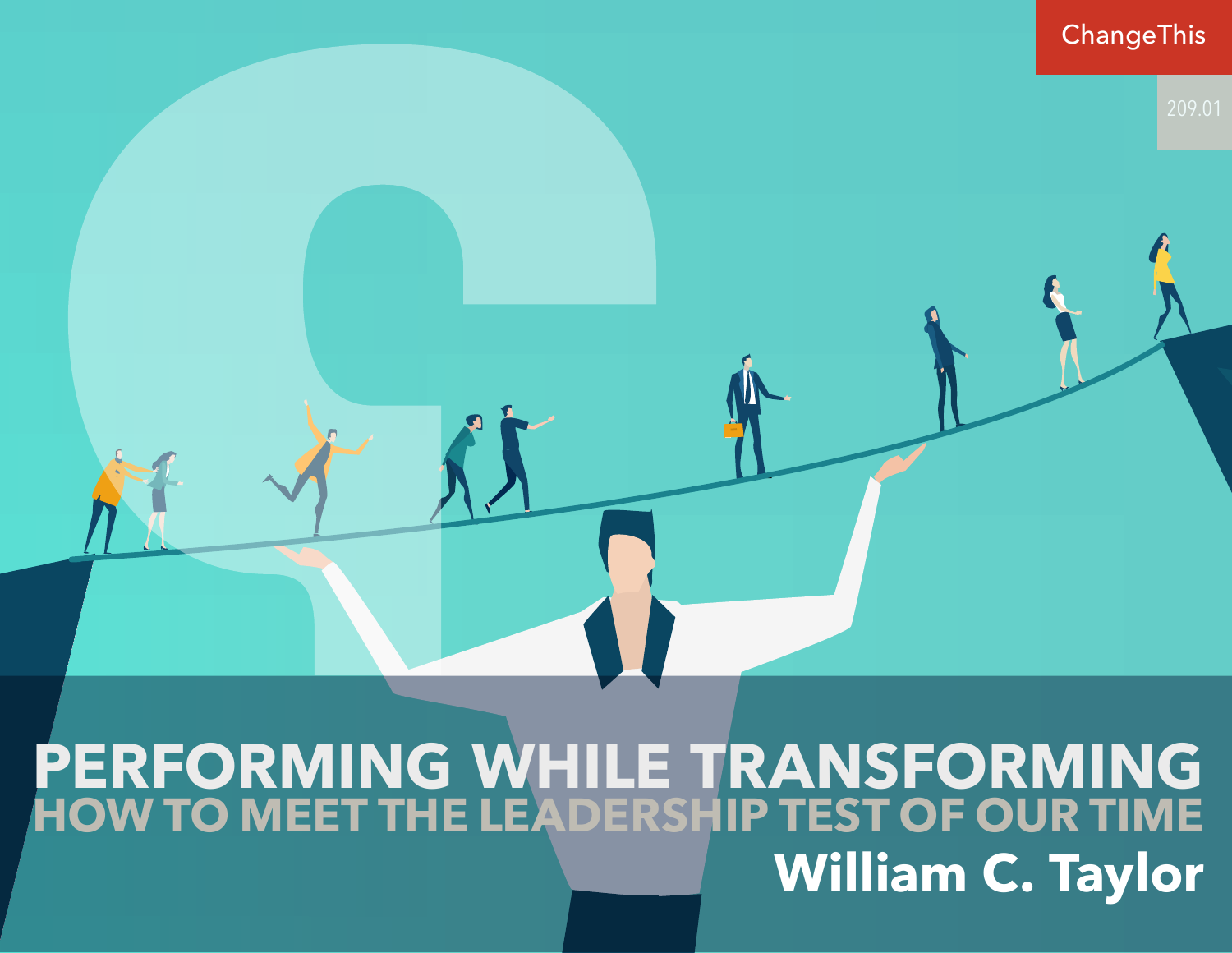# These days, leaders face two 209.01 relentless sources of pressure.

The first is the intense demand to *perform*—to deliver excellent short-term results despite radical shifts in what customers need and want, where and how people choose to work, and whether supply chains work at all. The second is the urgent need to *transform*—to reimagine the future of your marketplace and workplace, given all these radical shifts, and to reinvent your company's strategy and culture to win that future. Dealing with either source of pressure is tough, which is why so many leaders feel so anxious and stressed. But meeting both of them, at the same time, can feel truly daunting. The challenge of performing while transforming has become the leadership test of our time.

So how do leaders meet that challenge? How do they deliver for today even as they disrupt for tomorrow? By wrestling with four sets of questions that are hard to answer in the best of environments, but are especially hard in a period of such turmoil and uncertainty. What follows (I hope) are a set of useful ideas, a collection of practical techniques, and a few instructive stories about how to answer those questions and meet this defining leadership test.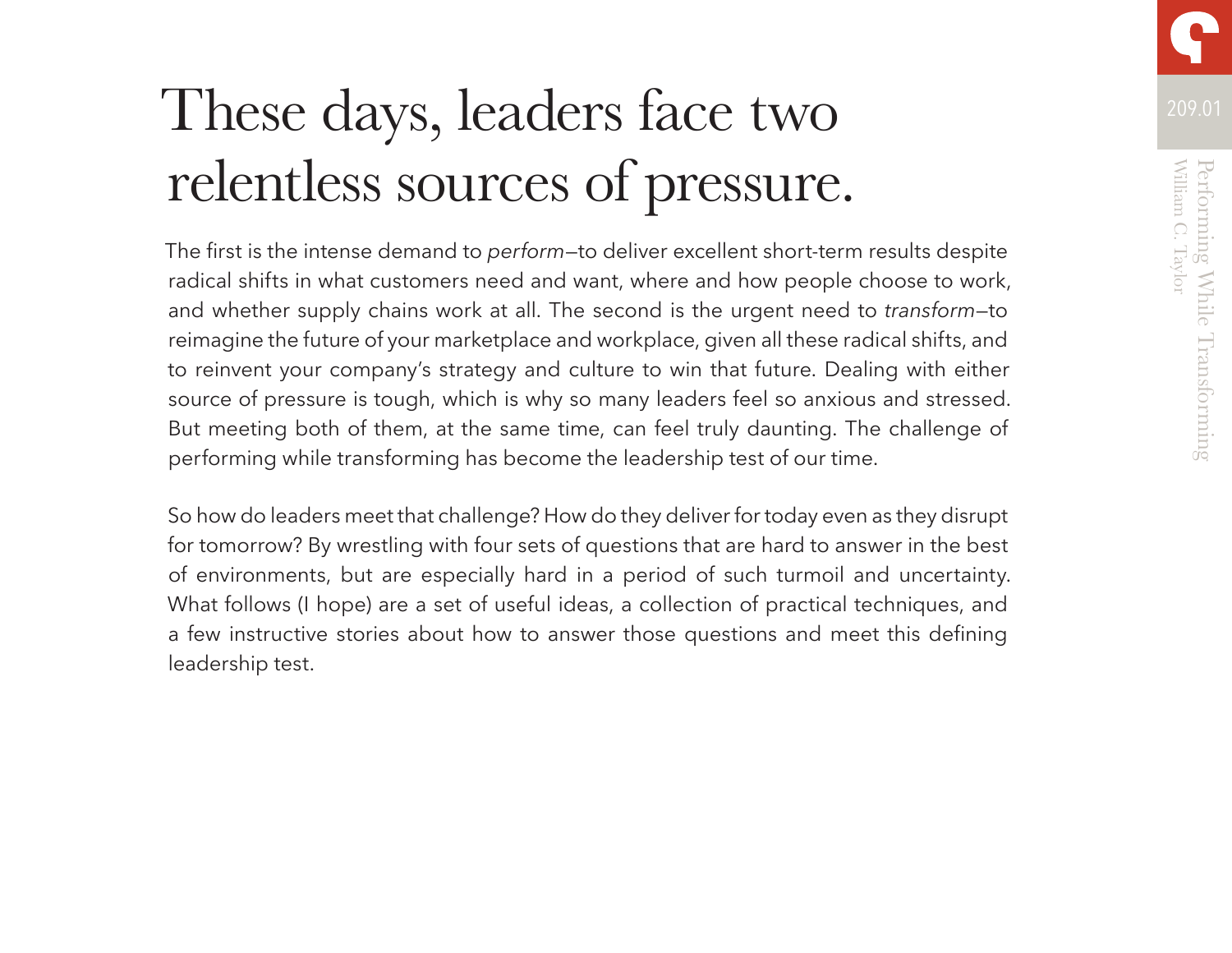### **MANAGING TIME**

The first set of questions involve managing time: How can leaders handle the chaos of the present—the endless onslaught of Slack messages, customer crises, and people problems and also create space to hatch the future? How do they avoid getting overwhelmed by day-to-day tasks that feel so *urgent*, at the expense of game-changing initiatives that are truly *important*?

Answering those questions starts with finding concrete ways, organizationally and individually, to literally make time for the future. Garry Ridge, CEO of WD-40, the iconic, old-school American brand, worried that his colleagues were so focused on crisp execution today that they were missing opportunities for game-changing innovations that could redefine tomorrow. So he created Team Tomorrow, a small group of senior executives from R&D, marketing, and finance, and tasked the team with identifying exciting new opportunities for the business. Their charter was to look far into the future (ten to 15 years down the road) as well as to identity nearer-term trends (three to five years) and figure out what technologies the company would need to acquire, what tests it would have to run, what skills it would have to develop, in order to reimagine its existing products and imagine whole new lines of business.

This was not a big-budget, stand-alone innovation department. It was a small group of executives who were relieved temporarily of their obligations to the present so they could find ideas that would shape WD-40 for decades to come. Executives cycled through the team, moving their focus from the present to the future and back again, and the result was a series of innovations that lifted the company's performance.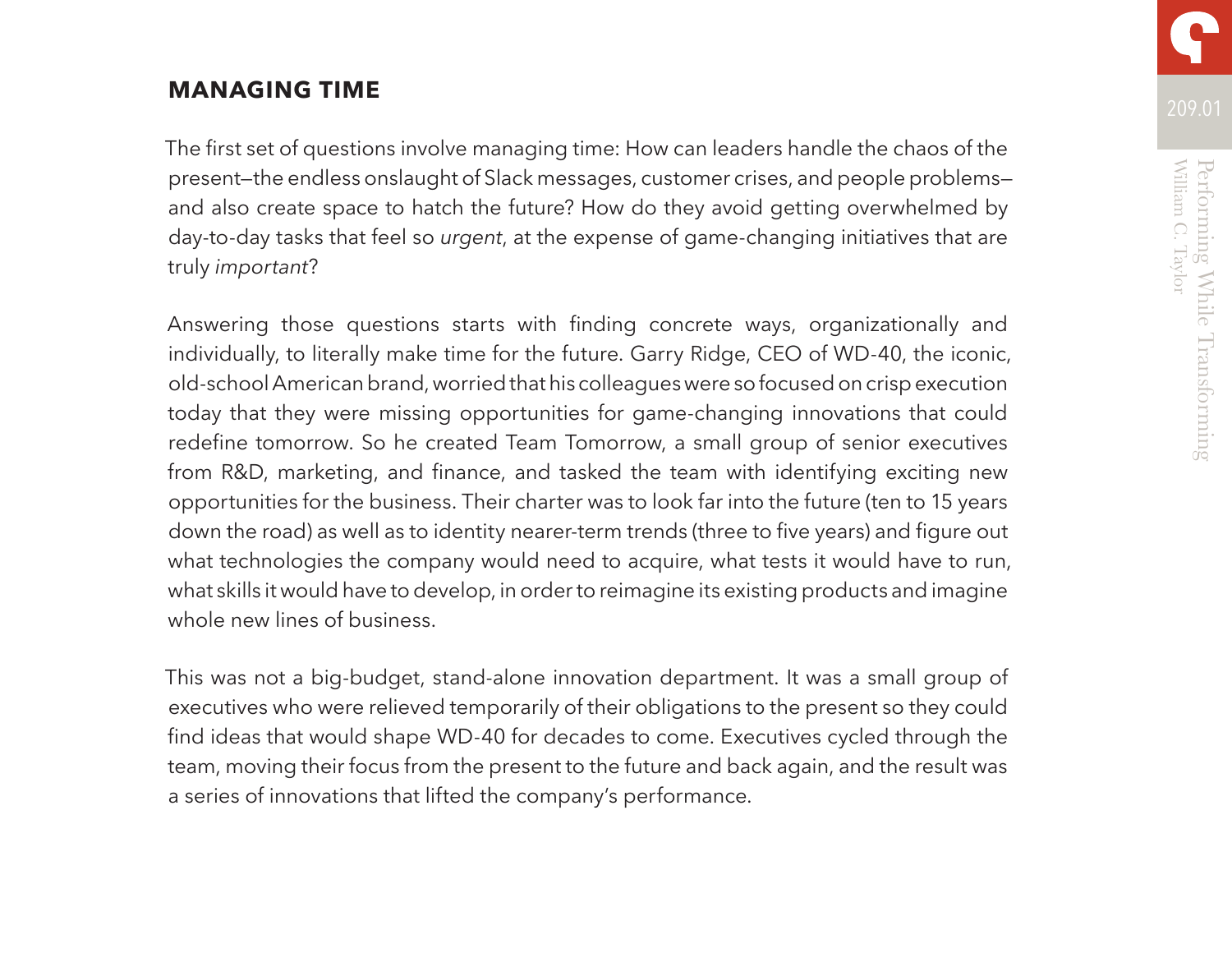209.01 "Our job was to wake up every day and think about new sources of revenue for the future," the leader of Team Tomorrow told me. "It would never have happened if we also had day-to-day responsibilities for the present."

Rocket Mortgage, the huge online lender, devised a more grassroots approach to making time for the future. It created a scheduling innovation for its thousands of IT professionals called Bullet Time. Every Monday afternoon from 1 PM to 4 PM is explicitly set aside for the future. Programmers and app developers don't return emails, update code, or do performance reviews—the daily grind that often feels so urgent. Instead, they work on ideas that have little to do with their current responsibilities and everything to do with future disruptions. The company helps people at all levels make time for the future by formally putting it on their calendars.

The lesson is as easy to understand as it is difficult to practice: Leaders cannot allow themselves to get so busy paying attention to the demands of today that they allow themselves to be distracted from the promise of tomorrow. The short-term urgency of performing should never overwhelm the strategic importance of transforming.

The challenge of performing while transforming has become the leadership test of our time.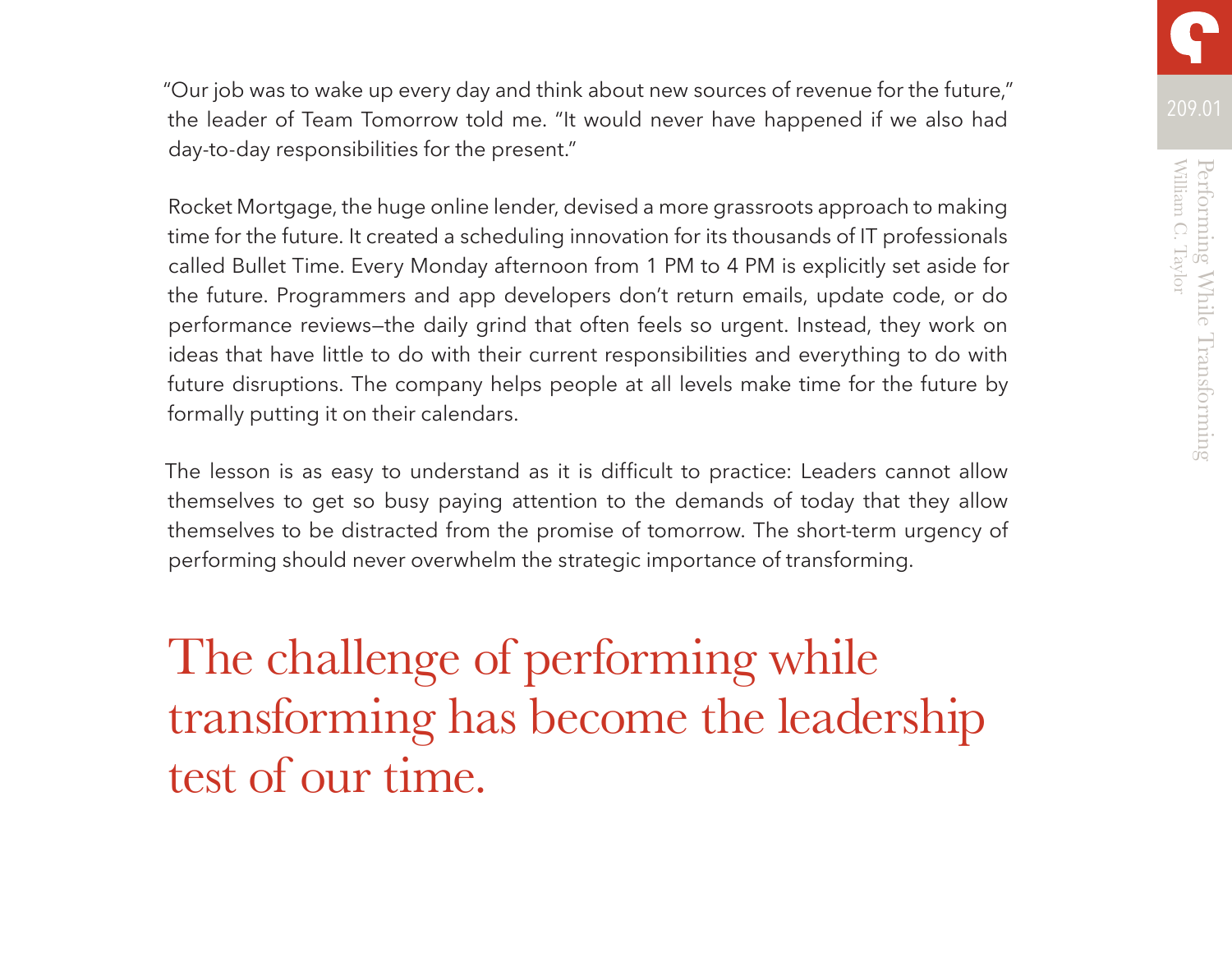### **MANAGING STRESS**

The second set of questions involve the personal stress of leadership: How do CEOs, business-unit heads, or project managers solve problems that their organizations have never encountered before without burning out or giving up? How do they sustain themselves in roles that can feel bigger, harder, more unmanageable every day?

Answering those questions starts with rethinking your style of leadership, and rediscovering some leadership wisdom from more than a century ago. Mary Parker Follett, the highly respected (but often-overlooked) "prophet of management" from the early-twentieth century, famously distinguished between leaders who wield *power over* people and those who cultivate *power with* people. "That is always our problem," she wrote, "not how to get control of people, but how all together we can get control of a situation."

Steve Miller had a legendary career at Royal Dutch/Shell as a top executive whose business units were famous for both crisp execution and nonstop innovation. He championed a model of "grassroots leadership" that emphasized *power with* rather than *power over*. One of his many grassroots-leadership techniques was to charter a bus, fill it with colleagues from different levels and different functions, and do in-depth visits to customer facilities. After the visits, Miller and his colleagues would get back on the bus and discuss what they saw. Naturally, what people saw was a function of what they did and who they were. "You learn collectively," he explained, "and you share the responsibility to fix the problems." It's a simple idea with big implications: Miller created an architecture of participation with his colleagues that allowed him to execute for today and innovate for tomorrow, without burning himself out in the process.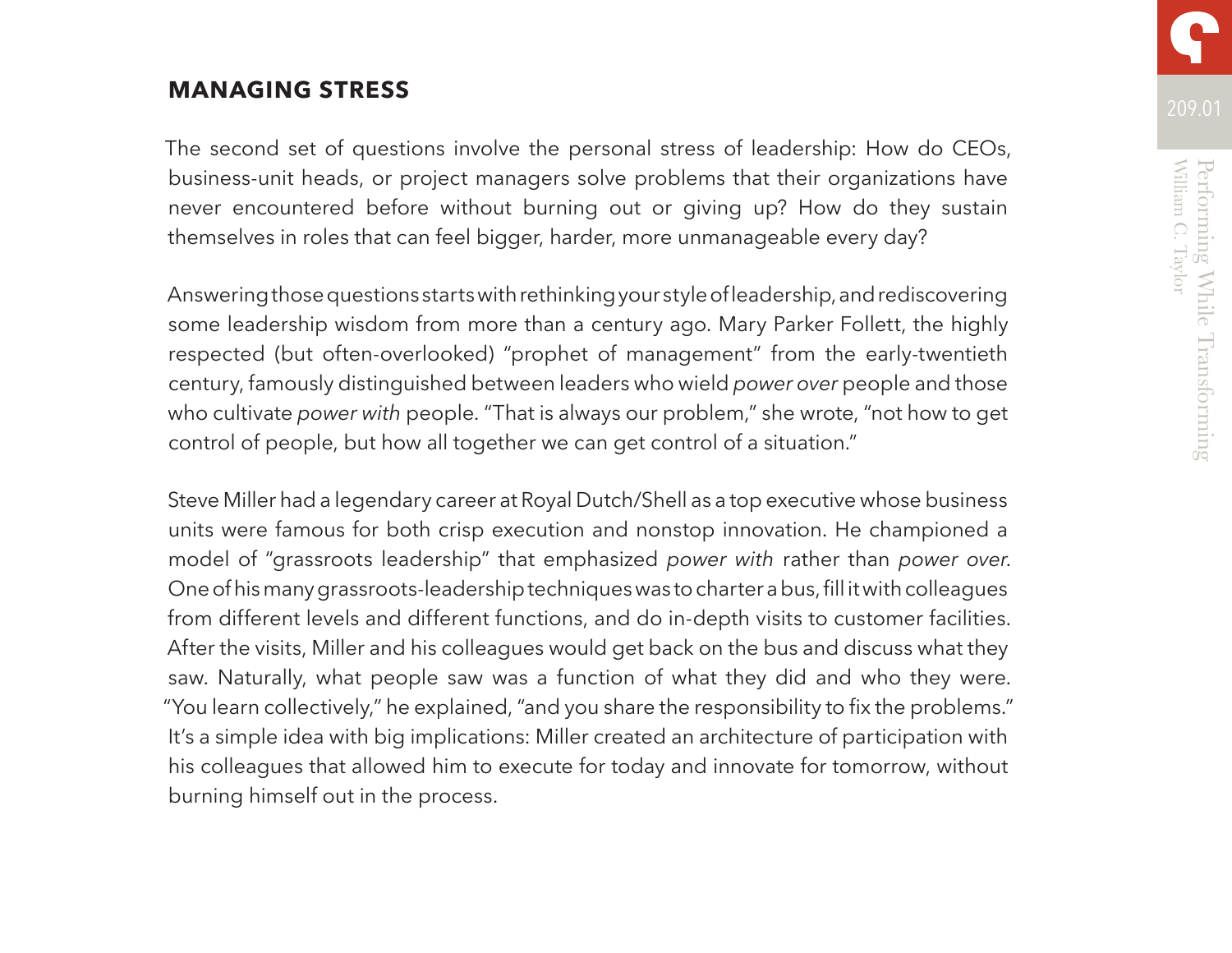Edgar Schein, a legendary professor at MIT's Sloan School of Management, calls this kind of leadership mindset "here-and-now humility," and it is the mindset that he believes is required for executives and entrepreneurs who want to deliver killer results without killing themselves. What is here-and-now humility? It is "how I feel when I am dependent on you," Schein explains. "My status is inferior to yours at this moment because you know something or can do something that I need in order to accomplish some task or goal."

Most leaders are reluctant to embrace this mindset because executives and entrepreneurs with high standards and big ambitions "take it for granted that telling is more valued than asking." But it is important to understand, Schein insists, that humility and ambition need not be at odds with each other. Indeed, humility *in the service of ambition* is the most effective and sustainable mindset for leaders who aspire to do big things in a world defined by turmoil and uncertainty.

Humility and ambition need not be at odds with each other. Indeed, humility in the service of ambition is the most effective and sustainable mindset for leaders.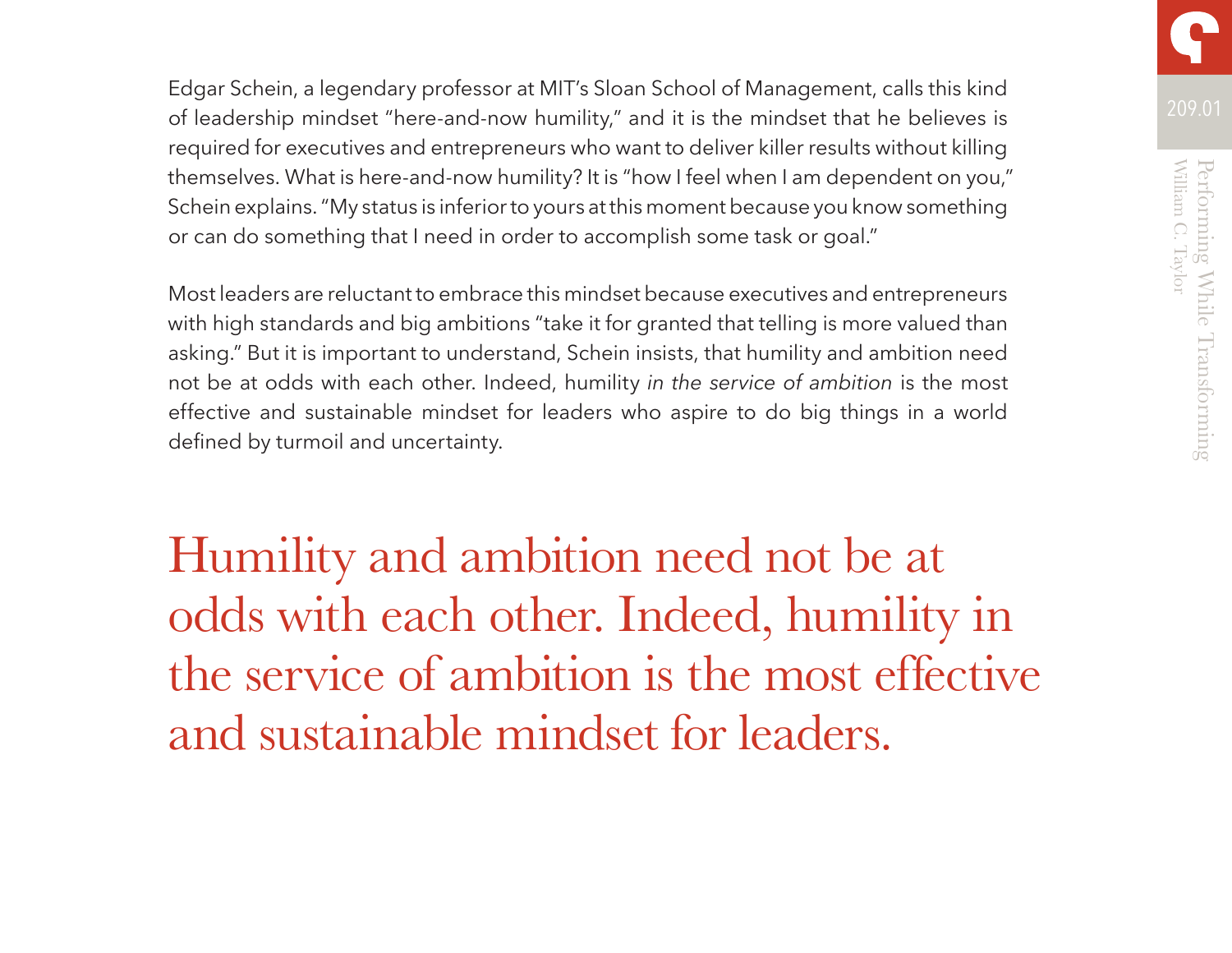### **MANAGING SETBACKS**

The third set of questions involves how organizations react to reversals and disappointments: How can leaders encourage people to face up to big problems, and experiment with bold innovations, when the stakes feel so high and the consequences of failure seem so dire? How do we convince people that "playing it safe" has become the riskiest choice of all, especially in an environment with so much pressure to perform and transform?

Answering these questions starts with persuading people that there can be no success without setbacks, no breakthroughs without false starts and outright failures. Plenty of leaders talk this talk. A few years ago, for example, right after he became CEO of Coca-Cola Co., James Quincey called upon rank-and-file managers to get beyond the fear of failure that had dogged the company since the "New Coke" fiasco of the 1980s. "If we're not making mistakes," he insisted, "we're not trying hard enough." But it is the rare leader who understands how to transform a culture paralyzed by fear of failure into one that sees failure as a building block for success.

Patrick Doyle, who as CEO of Domino's Pizza engineered one of the great transformations in business history, used breakthrough ideas about strategy, branding, and digital ordering to reinvent a 50-year-old company that had lost its way. But all of his organization's triumphs, Doyle insists, were based on its willingness to face up to the likelihood of mistakes and missteps. He argues that there are two great challenges that stand in the way of companies and individuals being more honest about failure.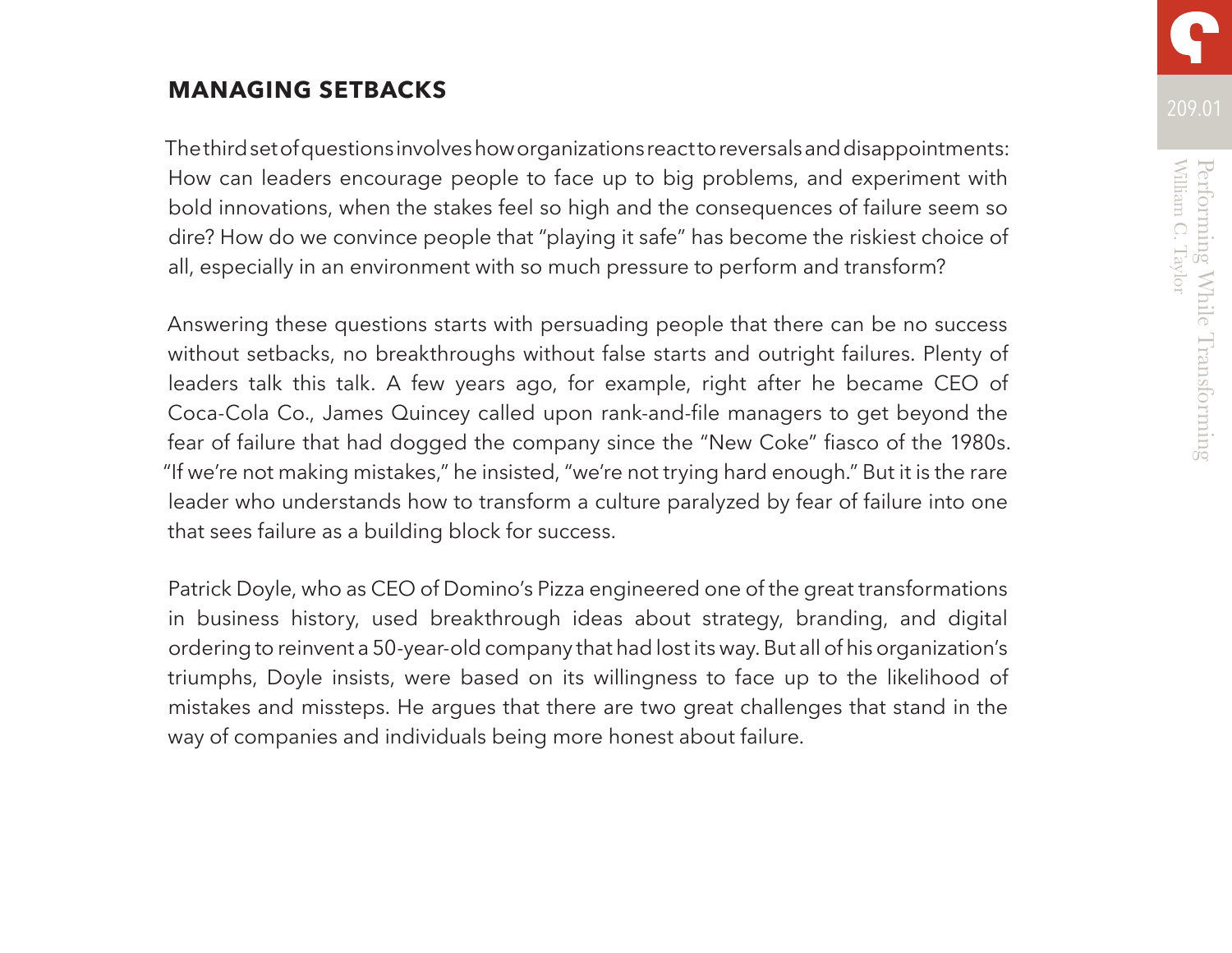The first is what he calls "omission bias"—the reality that most people with a new idea choose not to fight for the idea because if they try something and it doesn't work, that failure might damage their career. The second challenge is what he calls "loss aversion"the tendency for most people to play not to lose rather than play to win, because for most of us, "The pain of loss is double the pleasure of winning."

Creating "the permission to fail is energizing," Doyle says. Ultimately, he argues, with apologies to the movie *Apollo 13*, "failure *is* an option"—because it is the necessary precursor to success. It is "a lot more fun to work for a company that is trying things, that is doing things," Doyle said about the new Domino's. "We love mistakes. It's an important part of moving the business forward." It took years of working on the culture before people at Domino's learned to love mistakes, but it was their capacity to handle failure that allowed them to perform and transform.

### **MANAGING MORALE**

The fourth set of questions involve rank-and-file morale: How do leaders encourage people to stay upbeat when it is so easy to feel beaten down? How do we keep our colleagues focused on the excitement of what's possible rather than on the grim realities of what's wrong?

Answering this set of questions starts with giving colleagues a reason to believe, a cause that can keep them energized when work feels draining. John Venhuizen, CEO of Ace Hardware, the humble Main Street retailer that delivered record results during the pandemic, is brutally honest about the crisis of morale that afflicts so many organizations.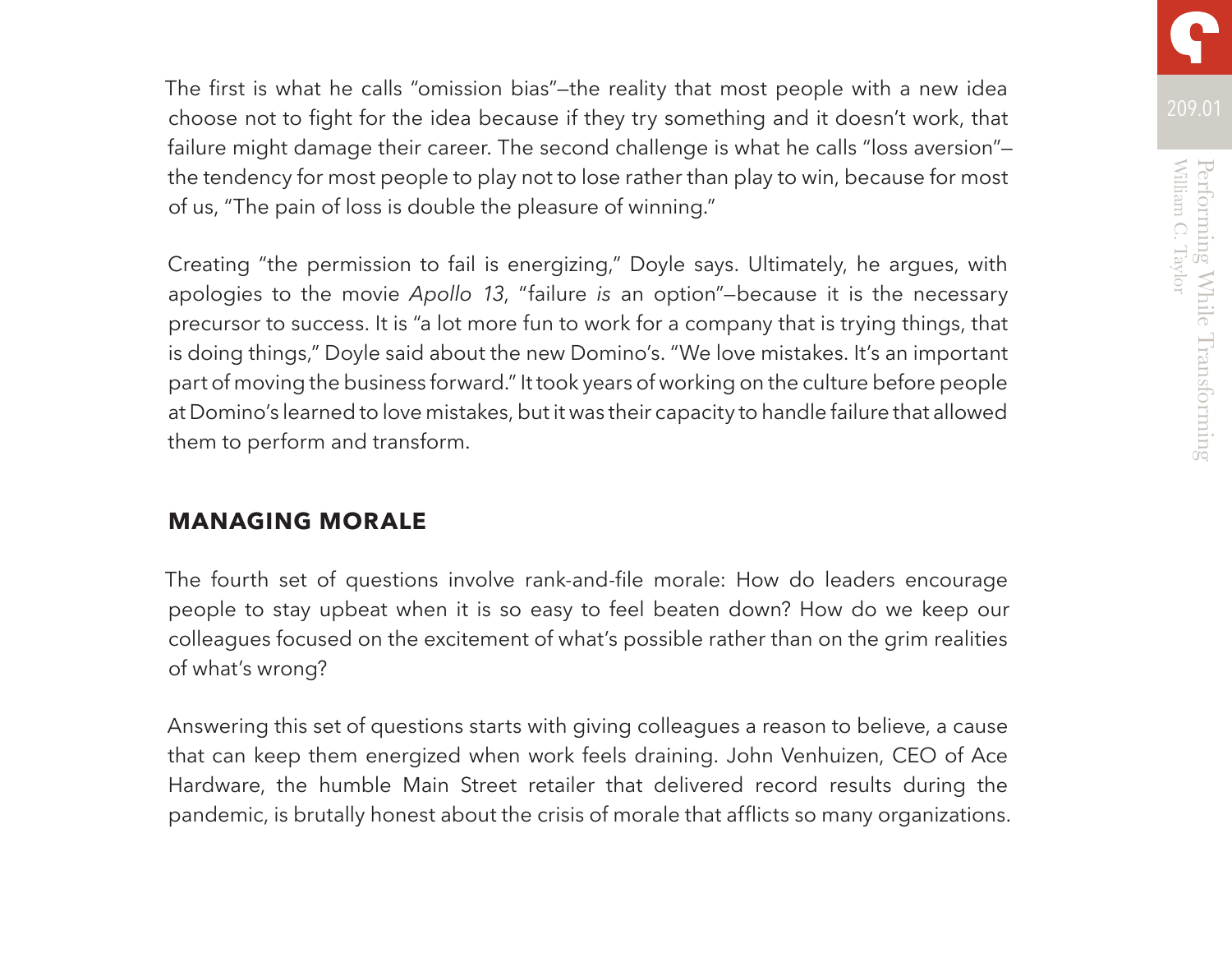That crisis existed long before COVID-19, but the past two years year have made it even more urgent. "The vast majority of the people who do the heavy lifting in business are aimless, purposeless, bored, and disengaged," he told me. "Leaders have to paint a picture of the future that creates passion," to "rally people to go somewhere that is better than today." Being named an essential business created huge challenges for Ace's 100,000 front-line personnel in terms of safety and stress. But it also reinforced the meaning of their work. The pandemic "accentuated our purpose," the CEO said. "If people ever wondered if their work mattered, they don't have to wonder anymore."

There is a second big drain on morale, one that connects back to the challenges of reckoning with failure. Experts on human psychology don't agree on much, but nearly all agree that people respond more viscerally to bad news than good. When it comes to individual hearts and minds, "Bad Is Stronger than Good." That's the title of a landmark paper published by social psychologist Roy F. Baumeister and three colleagues. Their conclusion: Negative events or experiences have "longer lasting and more intense consequences than" positive events. As Baumeister writes, We "are devastated by a word of criticism but unmoved by a show of praise." We "see the hostile face in the crowd but miss all the smiles."

The way to defeat the power of bad is to emphasize–indeed, to over-emphasize–the promise of good.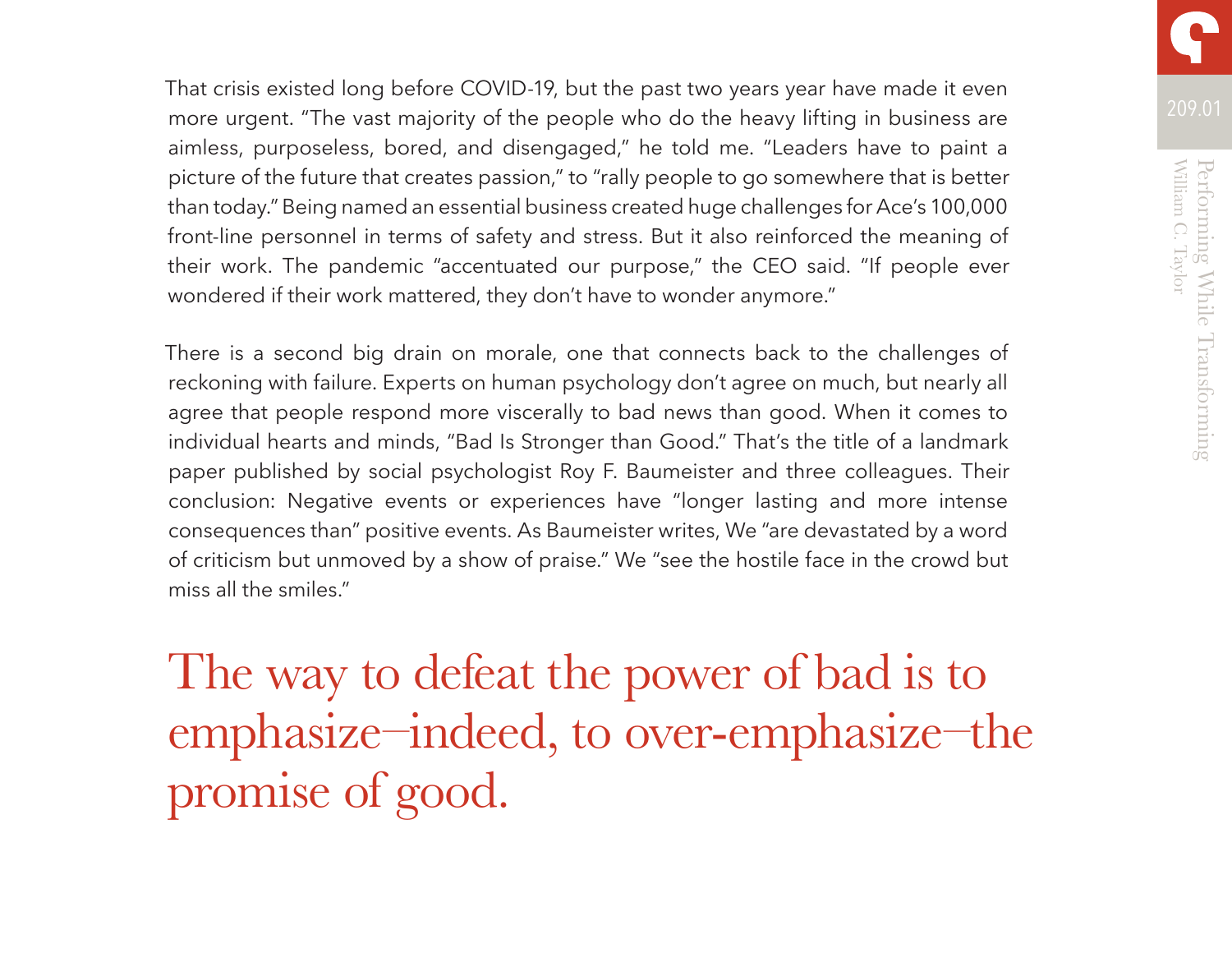This built-in "negativity bias" has huge implications for leaders at every level—not just because it exists, but because it can be overcome, even when, as in the past few years, all the news that's fit to print seems to be bad news. "Bad is universally powerful," Baumeister argues, "but it is not invincible." The way to defeat the power of bad is to emphasize—indeed, to over-emphasize—the promise of good. Baumeister calls is the Rule of Four: "It takes four good things to overcome one bad thing."

So pop a (virtual) cork whenever one of your teams hits an important milestone. Hold a department-wide Zoom bash when you land a new client. Distribute a weekly or monthly newsletter that highlights what's going well, to help people compensate for what's gone poorly. Bad news, of which there has been plenty in the past year, doesn't have to drag down your company or your team. But it does require leaders at every level to infuse even the best-designed strategies with a healthy dose of psychology. When it comes to both performing and transforming, it's hard to get to the good unless you overcome the power of bad.

I'm not sure there has ever been a tougher time to be a leader, whether that means running a big company or heading a small team. It takes focus and discipline to execute crisply in the face of ever-changing customer needs and an ever-morphing pandemic. It takes energy and imagination to reckon with the long-term implications of these shortterm pressures, and to unleash innovations that will endure long after Covid is a painful memory. **By devising ways to manage time, handle stress, overcome setbacks, and sustain morale, executives and entrepreneurs can meet the challenge of performing while transforming—and pass the leadership test of our time.**